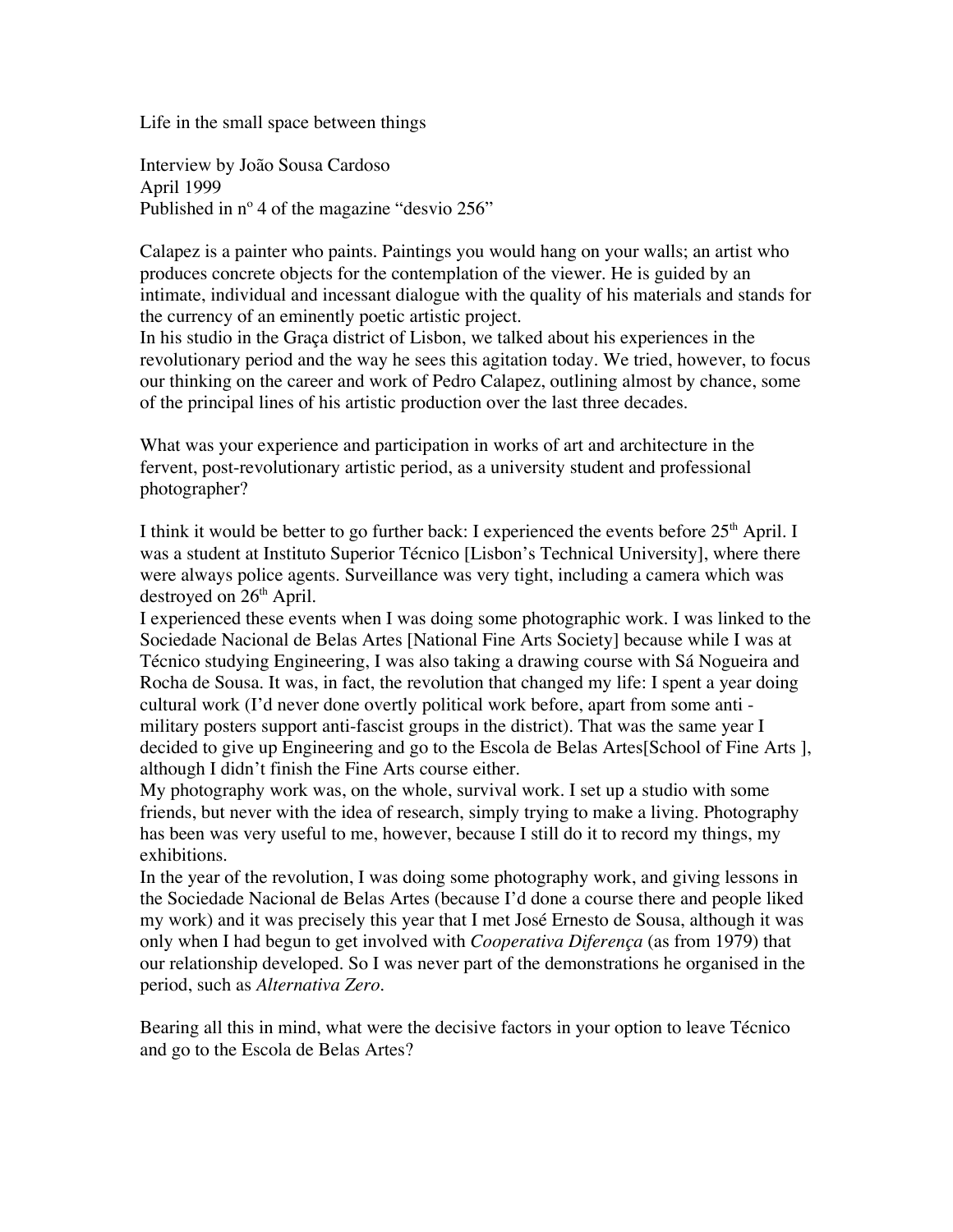In addition to this background to the revolution,  $25<sup>th</sup>$  April definitively brought a tremendous relief. All the tension that existed in Técnico, the spectre of having to do military service (and be sent to the Colonial War), together with other unpleasant situations, disappeared. 1974 and 75 were, on the other hand, years in which I did no studying at all at Técnico, I was involved in too many other things with friends. We showed films in a small town (in central Portugal, between Tomar and Castelo Branco), we invited theatre groups etc. All this meant a lot of organisation and connections with people, which made it clear that there were a lot of common interests.  $25<sup>th</sup>$  April didn't create a revolutionary consciousness in me, because I'd already had it in Técnico as a student, before the Revolution. It acted as a solid structure to take full advantage of, but in a way that was perfectly natural in those years, years of tremendous freedom, when it was possible to do anything.

## Disorder.

Disorder, certainly, but extremely healthy disorder. That's the way my life has always been, with transitions that were never great leaps: I was studying Engineering, I became interested in photography, drawing and painting, almost without noticing, I got involved in other areas that were more fulfilling and meant that other things had to go. Later, I gave up photography too, and focused on drawing and painting.

What we have, then, is a fluid career, without major ruptures. This, I feel, is clearly reflected in your work.

A short time ago, I was invited by Universidade Autónoma to give a talk about my work. I deliberately looked for connections between works from different times. It gave me great satisfaction to find links between pieces done at very different times, although in terms of form there were significant disparities. The work I do today, when I do groups of small paintings – which doesn't mean they are abstract, as they maintain a spatial connection among themselves – there is a relationship with the drawings I have done and do, and both are ways of thinking about space. I'm not interested in choosing one of them. Looking at my career, I think that there is the sense of a meaning, a relationship between things can be understood.

A career can, however, be made up of ruptures. Philip Guston, for example, had a more complete Abstract Expressionist phase and, later, that representation phase linked to comic strips. Nonetheless, it couldn't be said your works are not related to each other. Baselitz at a certain point in his career, and for other reasons, turned his figures upside down. These options, of a more formal character, are down to individual choice, there are no rules.

Whilst still a student, you witnessed the introduction of the neo-avant-garde languages in Portugal. 20 years later, how do you see these movements in 70s Portuguese art? Were they extremely naive, only justifiable through the context in which they originated and developed or were they experiments not only valid in their time but also, even today, able to encapsulate a great creative potantial?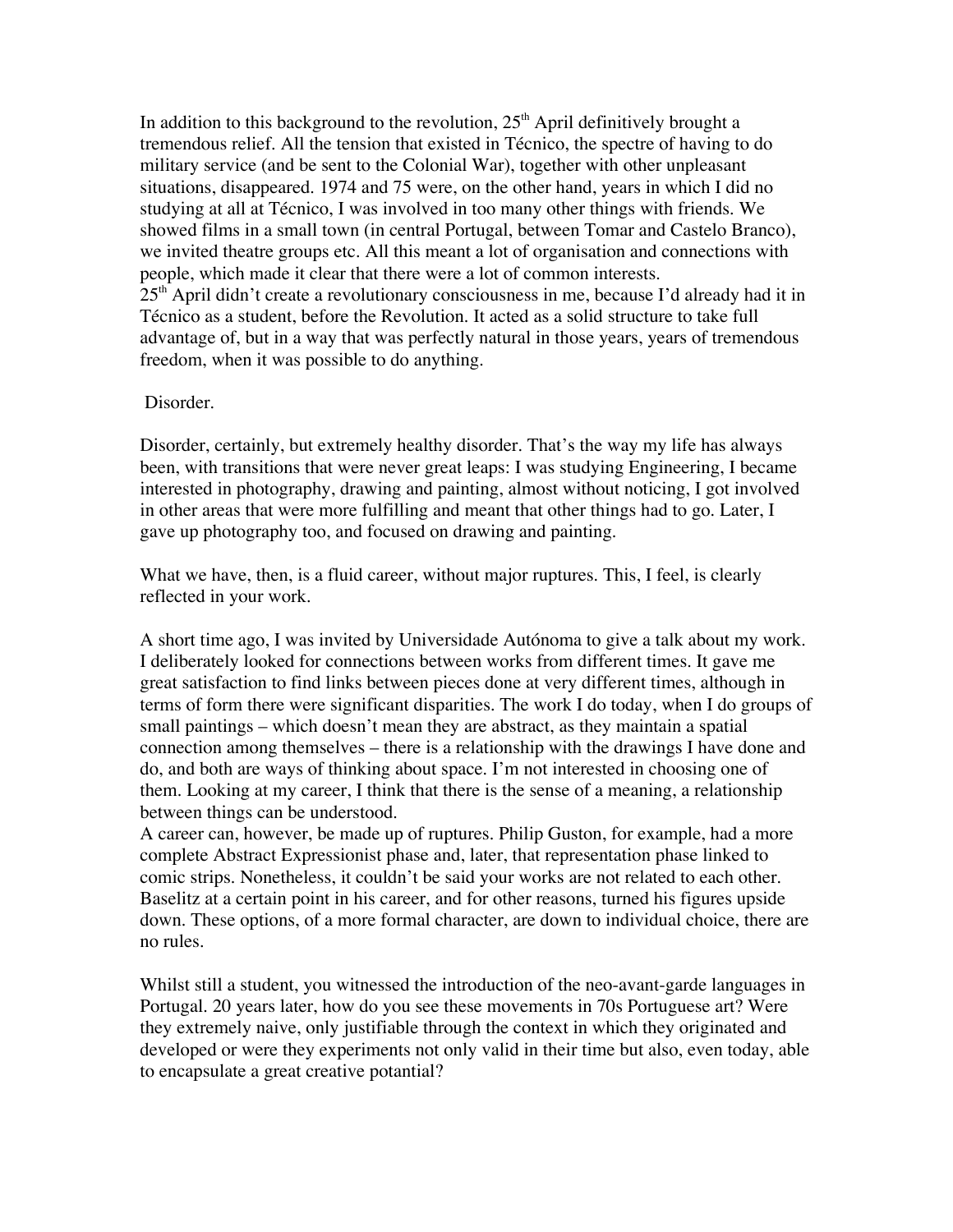I think there is a group of people who are still working, and who produced very interesting things at that time. In performance art, out of everything that I saw (perhaps more in Lisbon, because in Oporto I went to a lot of shows at the Espaço Lusitano, although this was in the 80s), the various works of great quality at the Galeria Quadrum deserve a special mention, including pieces by some foreign artists. In that period, Ernesto de Sousa, João Vieira, Alberto Carneiro, Ana Hatherly, Luís Noronha da Costa really experimented with situations that were not limited to their time: they were influential and remain so today, as references in the History of Contemporary Portuguese Art. If, for example, we think of the *Alternativa Zero* exhibition, there were many things in Ernesto de Sousa's party that have not stood the test of time. At the moment, I think there is an attempt to create a parallel between what happened in the 70s and some groups of 90s artists. I don't want to appear conservative, but I think that they only constitute a simple *décalage*. This has nothing to do with the fact that older works have become framed by time: I think there have been important experiments carried out by Ana Hatherly, Noronha da Costa and Carneiro. The present, almost a memory – in which everyone is free to use references as they see them – may be just as productive as unproductive. The rethinking of earlier movements may not always bring a new attitude. I believe anything you do is work, and that work always relates to everything that has gone before: art is only art to the extent that it relates to the History of Art. The way in which individuals pick up previous givens, transforming and developing them is the individual's artistic art. But when that work is merely producing a little of what has already been said, I find it uninteresting and there's no shortage of people (both here and abroad) whose works are nothing more than pastiches of pieces that are ten or twenty years old.

With the coming of the 80s, nevertheless, we witnessed a return to *impulse painting*, to figuration, to the order of forms, the material excellence of the artistic object. You were one of the protagonists of the "return to order" movement in Portuguese art.

I would say there was, above all, a group of people who weren't concerned in the least about critical opinion. Compared to previous years, there was greater relaxation in creating theoretical foundations for what you were doing. What mattered was to exhibit what you did in the best possible way, in the most interesting way. That was the starting point. There were common interests, in terms of quality (large series of works, big dimensions, long term, highly developed projects), with a certain group of young artists (Ana Léon, José Pedro Croft, Pedro Cabrita Reis and me) which continued some of the most characteristic features of the 70s, such as performance or sculpture-installation. Various journalists then began to refer to us because the exhibitions were really...

## ...Effective?

Yes, really effective because they were well organised and had good catalogues. Even when there wasn't much money available for them, we always managed to put catalogues together by photocopying and serigraphy, like the one for the exhibition at the Galeria Metrópole with Cabrita Reis and Rosa Carvalho, Ana Léon and José Pedro Croft.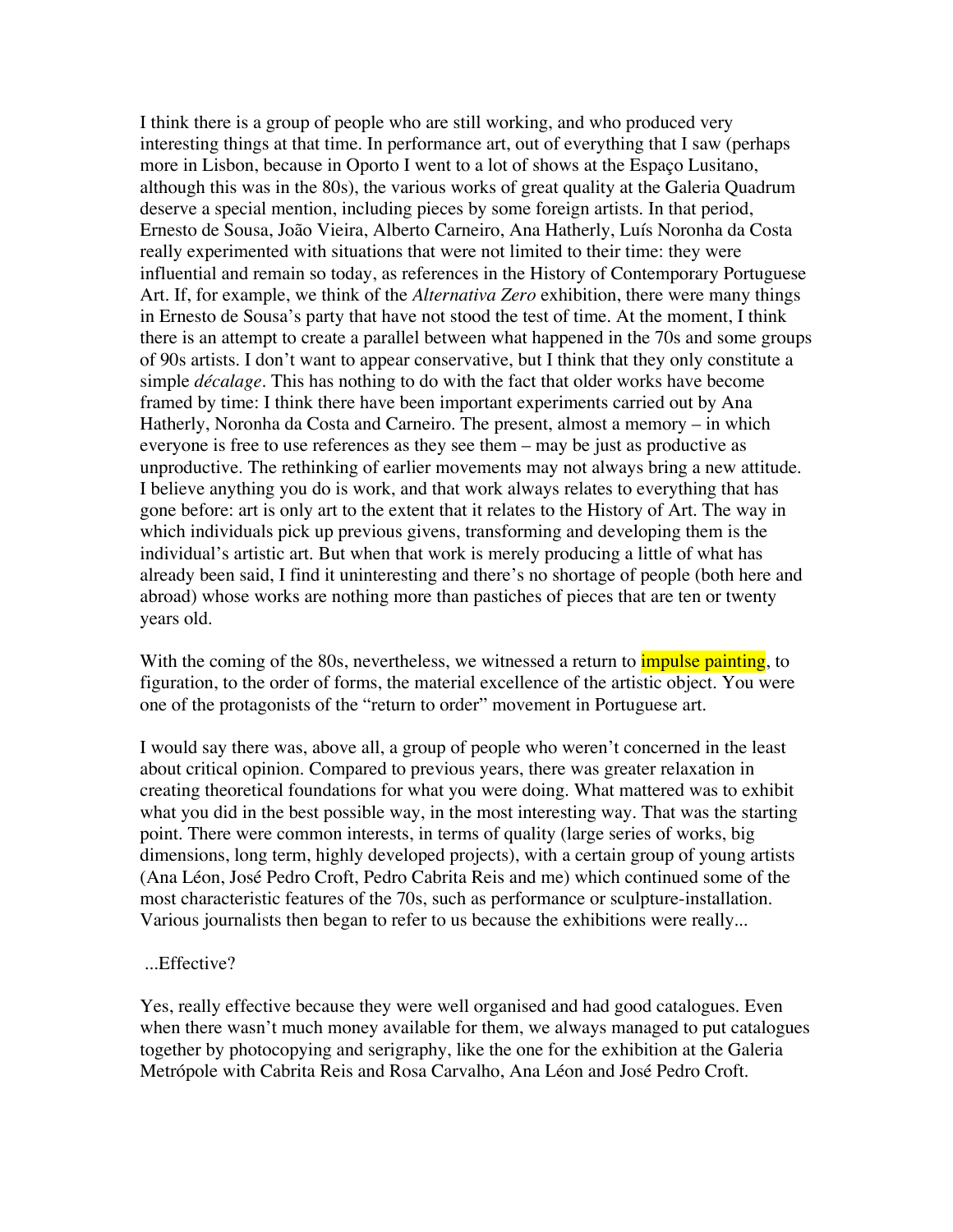Furthermore, a large mailing list was set up to publicise the exhibition with the public we thought should see it.

What kind of public? Only a specialised one?

Specialised, potential collectors and that whole group of people who became interested in the plastic arts in the 80s. From 84 up until the end of the decade and the beginning of the 90s, there were newspapers that systematically appeared with reviews: João Miguel Fernandes Jorge wrote for *A Capital*. *Sete* and *Expresso* also had their columns, as did *Jornal de Letras*. There was a great desire to write about art, quite different from the situation today. Newspaper column space for art criticism is getting smaller all the time and the texts end up being pretty repetitive. This could be because of editorial policy, of course, because it's thought that readers are no longer so interested in art. Despite this reduction in the offer, however, there is still a public interested in what's going on culturally. When we - Ana Léon, Rui Sanches, Rosa Carvalho, Cabrita Reis and I – opened the exhibition *Arquipélago* at the Sociedade Nacional de Belas Artes (1985), there were hundreds of people in the room, something that you don't see at openings today.

During the 80s, however, there was a much greater audience for the arts which, today, has diminished.

Yes, the public has withdrawn. The work I do is work I have to do. I'm not going to change it because of audience reaction. Nevertheless, I'm in no doubt that the situation has changed. Even between Lisbon and Oporto, there's a significant difference, with Oporto being far more dynamic.

Tell me more about your relationship with the general public and the way you see your fellow artists' relationship with this public.

Like me, the other artists who appeared on the artistic scene in the 80s developed their line of work without thinking "now we're going to do photography" or "now we're going to do painting because it's the best received medium". There are people who think like this, and the attitude can even be seen from a positive perspective. This attitude can be a guide in terms of "how can I reach a certain kind of audience?" Artists can depart from their working premises to use a more fashionable technique. In my case, changes are made within the logic of looking for results in my work. If I did an installation with Ana Léon in 82, the painting I presented in 86 at Diferença (*Palavras Seladas*) is connected to the environment of that installation: *Le Travail du Peintre* has a spectacular side to it, everything is related to a special concern in how works are presented. The spectator's relationship with the work has always been an area of interest and research in my career. In this sense, the attention given once again to drawing and painting in the 80s, coincided with what I was doing but this doesn't trouble me. The point is that there are more things that touch me, than the fact that I touch things. There is, from this perspective, a parallelism with what could be perfectly established between my practice and the context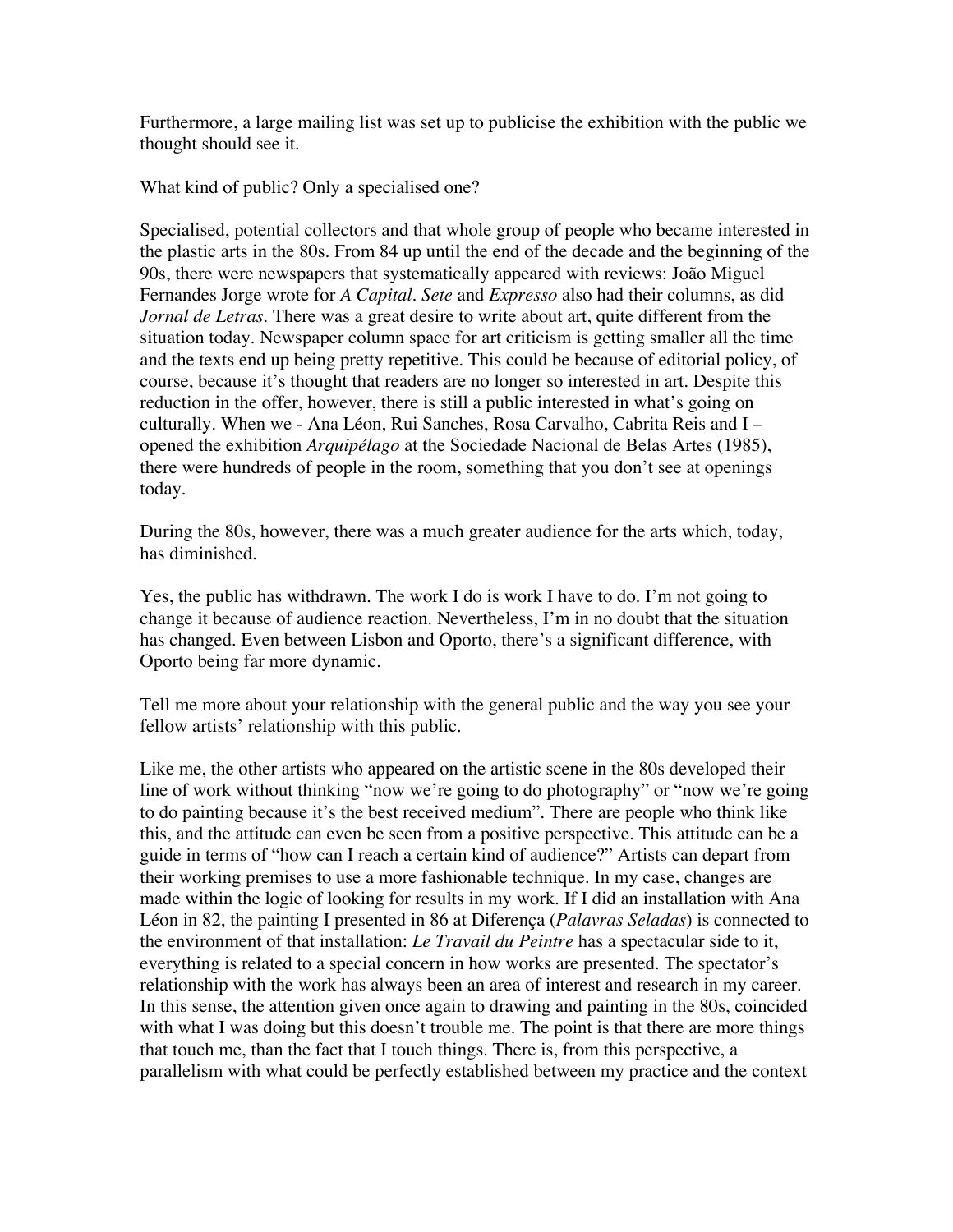in which it develops, more than me accommodating myself to a practice. I don't think my work shows that.

The generation I belong to is a generation that is not abroad, like the 70s generation (Sá Nogueira was in England, Eduardo Batarda too). We decided to work in Portugal but travel as much as possible. I've always tried to keep abreast of ideas abroad through specialist magazines. One of the first magazines I bought was the *Art Vivant* (when it was run by Jean Clair) dedicated to the 1972 Documenta Kassel: it was one of my first contacts with what was going on abroad. I remember going, in 72 or 73, to see an exhibition by Joseph Kosuth in Paris. Obviously, all these things stay with us and build, at an unconscious level, a memory. I tried to keep up through reading as widely as possible. I also tried to balance this "view of magazines" with trips abroad, because you can only be aware of artistic material by seeing the object itself, 'live'. Of course, we aren't Paris or Cologne. We're a long way from everything and that presence of art magazines is the only reference point some artists have and the temptation to work according to what appears there is great.

And what about you? What magazines and visits abroad have most influenced your career?

I've always been fascinated by video. As an art student, I did some pieces that used video and I really enjoyed seeing the early work of Nam June Paik, Dan Graham and James Coleman, as well as pieces by the now extremely well-known Bill Viola and Gary Hill. Despite this, I've never done much video work. This doesn't mean I won't in the future. Above all, you have to have a very open attitude: there are things that only with time are shown to be very bad or uninteresting. It's fundamental to see the broadest possible range of artistic manifestations, and you have to go well beyond the scope of the plastic arts and come into contact with other disciplines. For instance, there are various artists (Julião Sarmento is an example) who work on the idea of cinema.

The incorporation of optical disturbances in your painting is linked to your photographic experience. Might this not also lead you to the video-image?

Yes, possibly. But it was those who have written recently about my work, particularly after the 94/95 series of works (in which I first drew with my left hand and then repeated the drawing with my right), who began referring to it in terms of video-image (the question of the screen had already come up) but I have never associated these attitudes with video and photography. There's certainly an awareness of a space closely linked to photography. I believe in the space of the look which I think is fundamental, today, for the artist. Art depends on the reading of minimum spaces, reading spaces that are unimagined because they are between things, undefined, obscure zones that allow us to develop the work of painting. I have been seeking small stratagems that are to do with trying to find this zone "between". The other day, I was talking about a work of mine called *a janela aberta* and was asked if it was looking out or looking in. I said "in and out at the same time", as if it was the meeting of impossible states of visual consciousness which can intervene in a way of looking that manages again to be poetic and profound: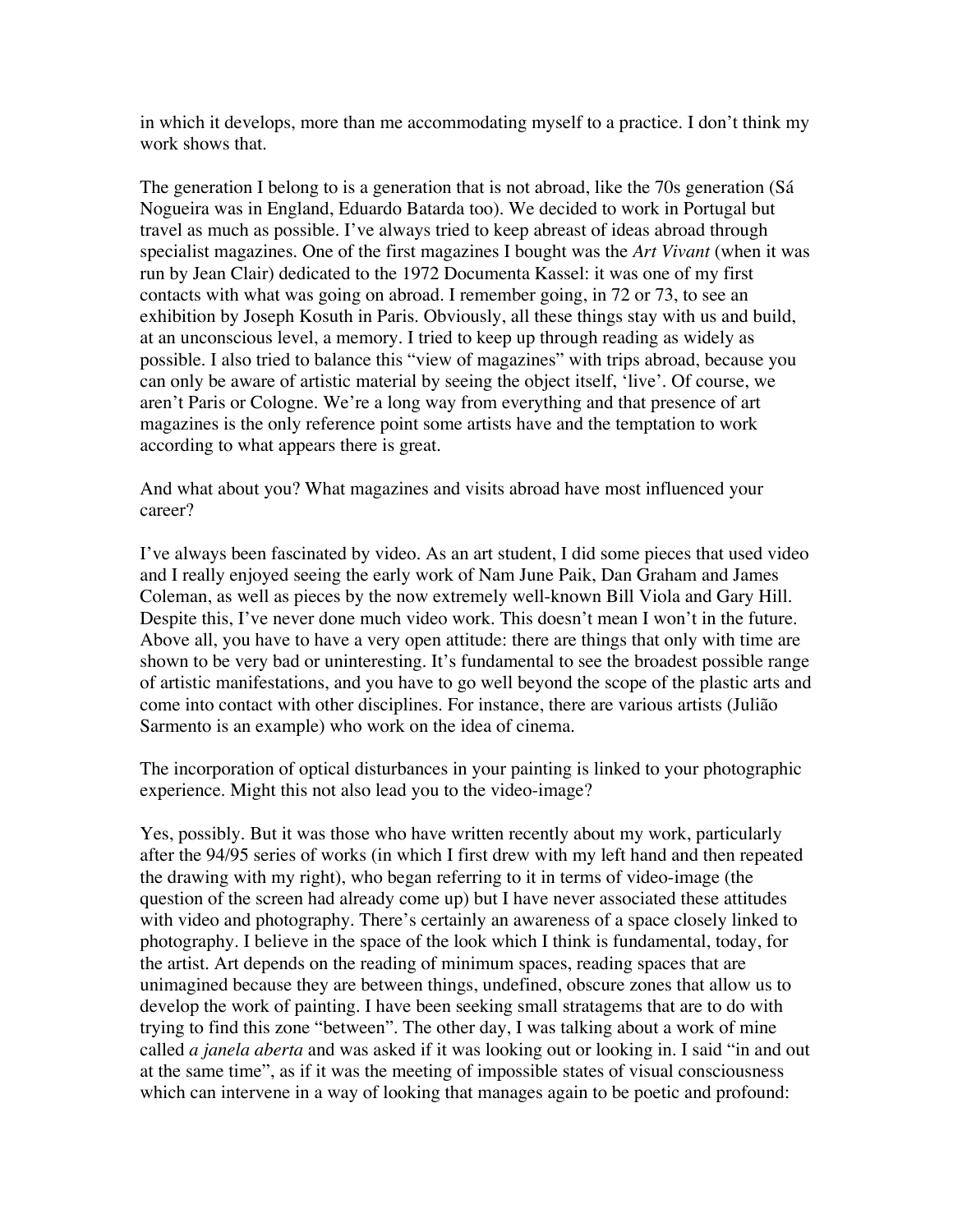the drawings I do, for example, with the left hand and then repeat with the right, in search of symmetry – which is a concept born over fifteen hundred years ago – are a sign of this search.

Some compare the image of certain paintings to the image of video games. Does all that arrhythmia, all that fervent movement and undefined image refer to a great awareness (and willingness to think) of the world of images nowadays, or is it only a consequence of living in their midst?

I think it's a consequence. My texts about my exhibitions are written at the moment I'm working or shortly afterwards. Never before. At times, I use quotations I've found in poetry, some text, because it rounds off a text that interests me.

The concepts that have been underlying my work are those I've referred to, linked to the comprehension of the space that surrounds us. How do I relate to my surroundings? In what space am I living? How do I represent that setting? What setting that I am offering there can represent my piece, make my show? That creation of spaces, of developments has led me, since 82, with *Azulvermelho* (a space totally occupied by the painting which the spectator is invited to enter) to compare these environments with a Studiolo, a Cabinet d'amateur. They are spatial representation devices that I find interesting. The video machine has introduced many other elements of a time that is not lived or that is being lived through the vision of the video. There are, of course, artists that use video with painting time. My liking for Bill Viola comes from that, from some of his videoinstallations that work as developments of images that are authentic paintings with movement. They are paintings in which the senses are still called upon in a complete way, not only in terms of sound but also visually. That relationship with the spectator is very carefully approached and it's an aspect that interests me, more than the projection of the video itself. I wouldn't rule out making a video, but I think there's a lot of work to do in the field of temporal relations (hence the crucial importance of editing, in cinema and video, and I think many video-artists are unsuccessful because they don't know anything about editing). If I think about doing something in video, I'm going to spend some time getting comfortable with the technique. I always get right inside a work; I really have trouble using assistants. I do everything, from the beginning right up to the end. It has to be me doing it! Perhaps it would be the same with a video.

The only work I can contrast with painting is set design. I haven't done any theatre work lately; I find it exhausting. I have to dedicate myself to it completely; I can't paint when I'm doing it. I've worked with João Perry and Nuno Vieira de Almeida. With Nuno, so that the staging wouldn't be very complicated (they were shows with only one actor on stage), the register of the set design was found quickly. The last theatrical experience I had was at Teatro da Trindade, *A Disputa*, with João Perry, where the design was a constant source of argument. Set design, in fact, doesn't remotely give you the kind of freedom you've got in the studio.

On the subject of freedom, a fulcral moment in your career was, it seems to me, the *Campo de Sombras* exhibition at the Fundación Pilar y Juan Miró a Mallorca. There seemed to be a clear change in the approach to painting, in the opening up of new perspectives on the problematics of your work. Referring to this in particular, Alexandre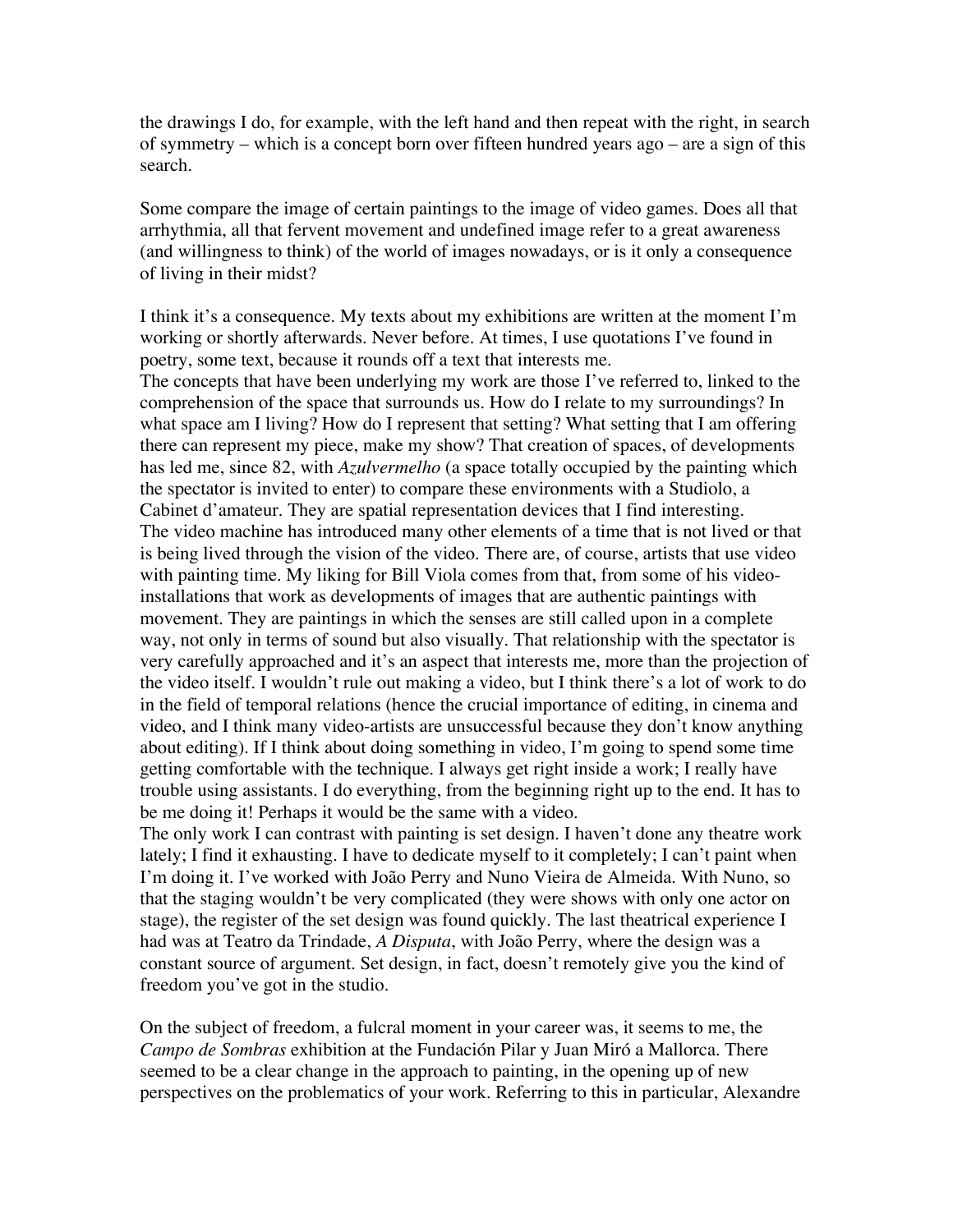Melo considers that "the first of Miró's teachings learnt by Calapez was the learning of freedom that allowed him to abdicate from any determined formal or thematic criteria in selecting the departure points for a series of works." Freedom, then. Do you feel you achieved that with *Campo de Sombras*?

In that, the freedom was total, I could do whatever I wanted. But I wanted to maintain a relationship with Miró. I liked certain of his periods; his final phase interested me considerably less. There are groups of works I consider important and others I find very uninteresting, inconsequential and unattractive. I visited the Pilar and Juan Miró Foundation, a foundation created by Miró and his wife at the end of the artist's life, which includes an area with Miró's studios. I visited two spaces and there was a situation that immediately touched me: a small chair in the corner of a room, where he would sit reading poetry. There was a hole in the wall, where Miró projected shadows on the wall: I had an impressive image of Miró before me. This could be a starting point. Later, I found the concept I wanted to develop - a concept concerning an issue I'd touched on in the *Memória Involuntária* exhibition at Museu do Chiado: the memory you can have of any object. How that object could be the starting point for something and how those memories could develop. On the studio wall, Miró had stuck newspaper cuttings and bits of images that he had found and I did drawings based on what was there. The interesting thing is that Miró had also done drawings based on the images. My point of contact was not, therefore, Miró's work, but the fact that we'd had the same starting point. I tried using these impressions as if Miró's memory had come to trouble me - or not - when I had been doing my drawings. There is this poetic side, reflected in the two series stuck on walls, one in front of the other (*Muro 1* and *Muro 2*). I worked on a symmetrical presentation, or rather, the arrangement of the images is repeated from one wall to another. It's a work that also refers to a series produced between 94 and 97, in which I contrast groups of works that lead the spectator to create some relations between what you see from one side and what you see from the opposite. And there are some difficulties in this perception for spectators, in distancing and managing to include the whole work in their visual field.

Right, at the Miró Foundation, it wasn't possible to see both walls at the same time. Or, at least, it could only be done with difficulty, like on a tennis court: you either look at one side or the other. The arrangement of the paintings was the same, but no drawing was repeated, some of the wood paintings were absolutely abstract, the play of form and colour related clearly with the coloured environment of Majorca itself. Melo also talks about this aspect: *O Sol de Maiorca*. Indeed, that exhibition is an explosion in terms of using colour. In my last exhibition in Bonn, I exhibited one of these works from the Miró Foundation on one wall and on the other, a work from the Museu do Chiado. This was a deliberate attempt to understand in space how they related with each other. And, with *Memória Involuntária* and the *Campo de Sombras*, there is a similar structure, but they are, in fact, very different. Something had changed in the tonal relation and the play of colours. Alexandre Melo realised this. In spite of also using reasonably thick, differently coloured wooden rectangles, the Chiado works are much more tonal, more pastel due perhaps to my initial reference point, the pictures of Sousa Pinto. The use of vibrant backgrounds has, I think, to do with my stay in Majorca.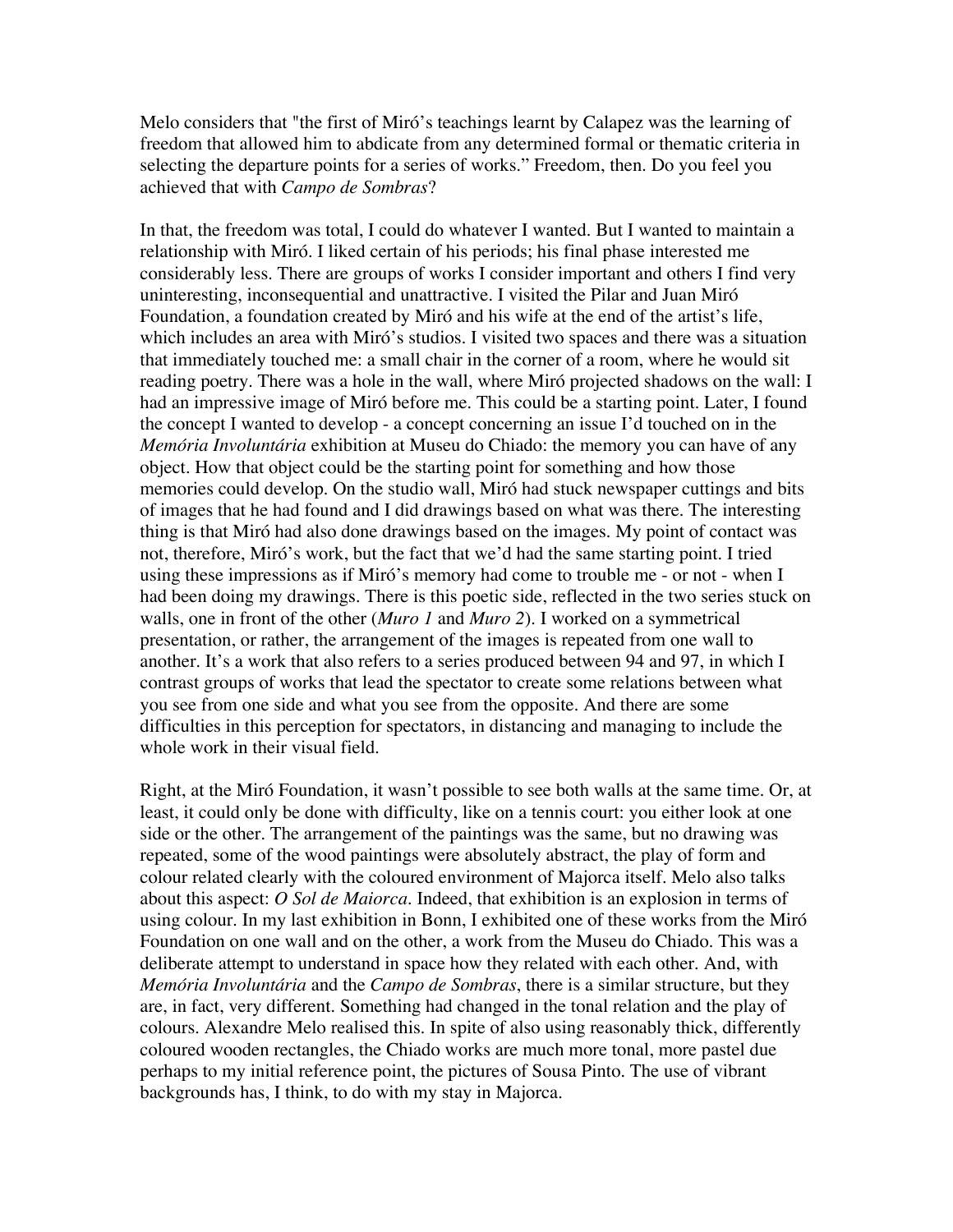The search for freedom is a constant in your work - in a text, it's enough to say there are only two key words: "stop" and "recommence", let the movement of the hand flow. In Majorca, we have such a vibrant array of colours before us that the step seems to have been taken to achieve complete freedom.

Complete freedom? I think we only achieve that when we die.

There was a passage to another stage; a new freedom was exalted.

It freed me to have to decide between "Am I only going to do painting with drawing on top?" or "Am I going to do more abstract paintings?" I said to myself: "No! I'm going to do both because both involve what concerns me!"

In my exhibition last year, in Witten, Germany, I exhibited drawings and paintings. This year, in Bonn, I'm going to do the same. The same will apply to the exhibition at Galeria Presença. Everyone has to give himself the freedom to present the registers thought necessary for the logic of a construction. However, returning to the question of places, if you go back five years, what made me decide to begin the series *ramos cérebros - folhas tubagens-circuitos* and later the series *Cidades Contínuas* has a lot to do with lines: a delicate white line that appears on a black background. It was my stay in Ireland, where I sat in the clearings of woods, watching the sun set between the trees. The development of a new environment helped me create a new phase in my work. After the objects and the *Histórias dos objectos* (for which I won the Latin Union Prize and was the theme of an exhibition at the Gulbenkian), a way of working came to an end as if the weight of objects had ended up leading me into something completely different and austere: black planes with white lines.

On the other hand there was, in this period, a cut in time in which in spite of drawing all the time (in a month when I lived in a way that we have to every now and again: if you want to draw, draw, if you want to sleep, sleep, if you want to read, read etc.), I did it in a very relaxed way, which actually opened up paths to other things, other projects.

Despite the continuity in your career there have been some moments which, whilst not being ruptures, were turning points in your work.

Making a quick retrospective; in 1982 there was the exhibition with Ana Léon, which was linked to my leaving the Escola Superior de Belas Artes. Another moment would be 84, when I became aware of drawings that turned into paintings. They were the first drawings and paintings on wood. In 87, I returned to these drawings on canvas and *Le travail du peintre* appeared. The trip to Ireland and, later *Campo de Sombras* at the Miró Foundation were, undoubtedly, turning points. Perhaps there were other moments. But these, certainly, were to do with changes in my work.

All your work has, on the other hand, an unsayable dimension, a permanent search for the sublime, a project based on a logic of re-establishment and salvation. Would you say your painting was recovering a magical/mystical dimension of the aesthetic experience?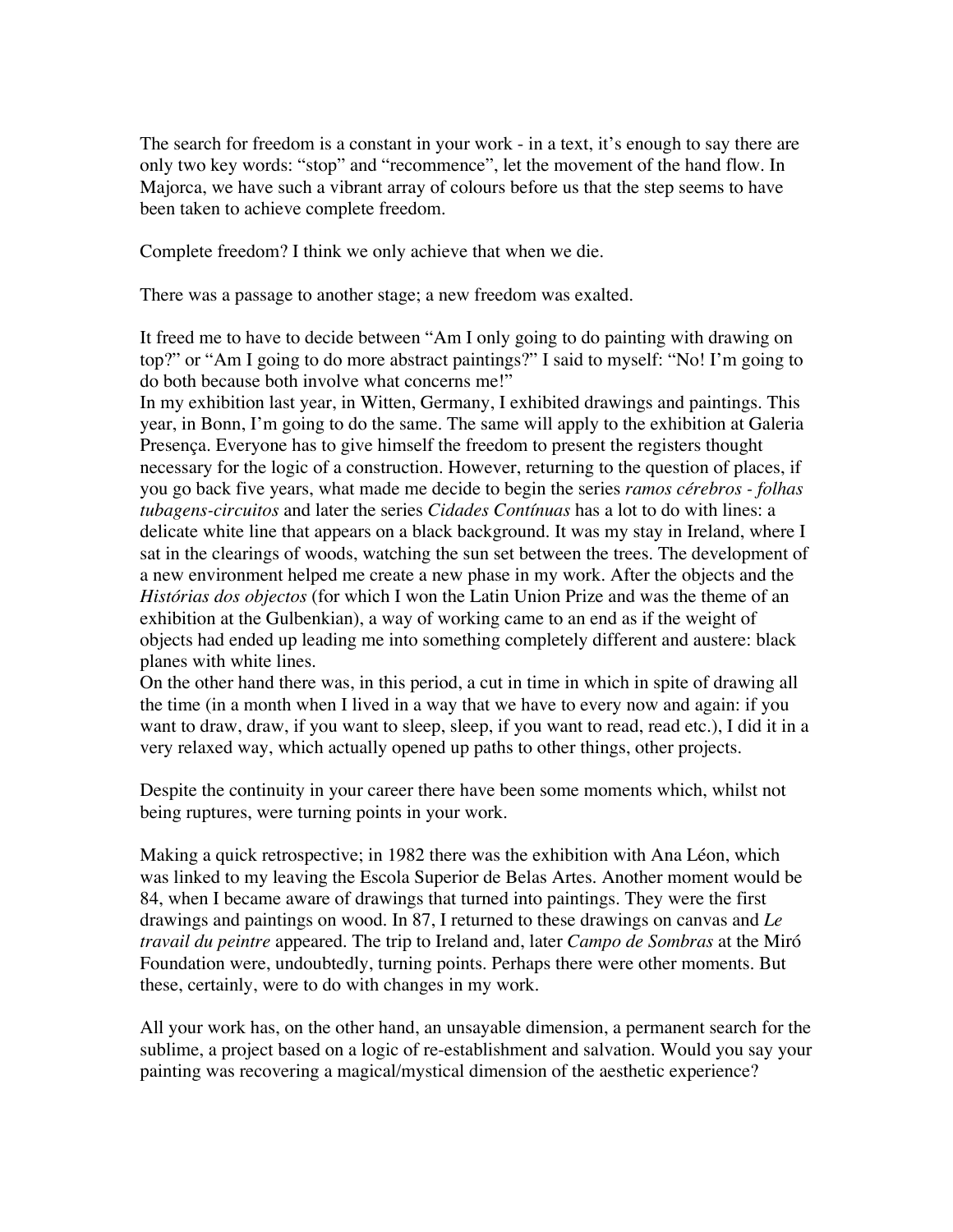I would rather say a poetic dimension. I believe that it's in the unsayable, in the small space between the things we know, that there are still moments in which we can live. That search for a living space takes place on the side of the unattainable, of the unsayable. It's a search that, perhaps, is connected to my memories and training. My mother loved reading poetry and was always suggesting texts for me to read. That experience didn't bring a literary reference to the work of painting, but generates a reference in the visual work, a development that functions as a kind of search for the aura that the objects might still have. Nonetheless, I don't believe in the "end of aura" as a natural process in the "end of art". I believe that it is still possible to live among the objects I make. Neither I nor my objects have a mission.

I talk a lot about the spectator, but probably, I'm the spectator. Or I'm the first, and it's only afterwards I see how the other spectators are and how they function. But I'm always trying to find me, in these short distances between each painting I do. Maybe what I produce when painting aren't the paintings I do, but the space between two lines, the space between two thicknesses.

You work (and ask the spectator to think) in terms of attention to detail. In *Memória Involuntária*, for example, you take details from a Sousa Pinto painting and develop them through a new pictorial language.

The fragmentations I make, in a "wall painting" rhythm, brick by brick, in different sizes, relate to the idea of us always seeing details. And, in fact, when I see a picture, I go through it detail by detail, which gives me particular enjoyment. There are pictures I can't remember as wholes, but only as details. This "seeing details" dimension is, certainly, materialised in some of these more recent works. They are made in bits as if the look was leaping. In fact, I force the look to jump around in the compositions I do. I don't accept that each one of the pictures can function alone. Alone, I run the risk of them seeming banal! My work is based on the relations between the pictures.

You could say then that the attention given and demanded to detail calls for an individual and intimate experience of a work of art from the spectator, an attitude that already exists in the moment in which you give it form?

That's my choice. Developing the work and doing it based on a logic where one thing brings another. There's almost a process of total forgetfulness, when I change from one group to another. And, at times, this makes itself felt in such a way that I put the previous group beside what I'm painting at the moment and try to copy it, but the result is completely different! The uncanny and challenging feeling that the finished work has is marvellous, asking to do other things. The work is a closed circuit, but one that is always irradiating other works. These are my concerns and I think that art is to be found there. I also think that it involves many other things. It's a characteristic of our time; we have this notion of diversity. I wouldn't exclude an artist like Hans Hacke, for example, who produces surprising work. Nonetheless, works following a highly intense political or sociological line lose the field of poetic individual experience and, generally, turn into something else. I'm not very interested in merely descriptive work. There are artists doing ecological and ethnographic work, but we end up reading more about the works